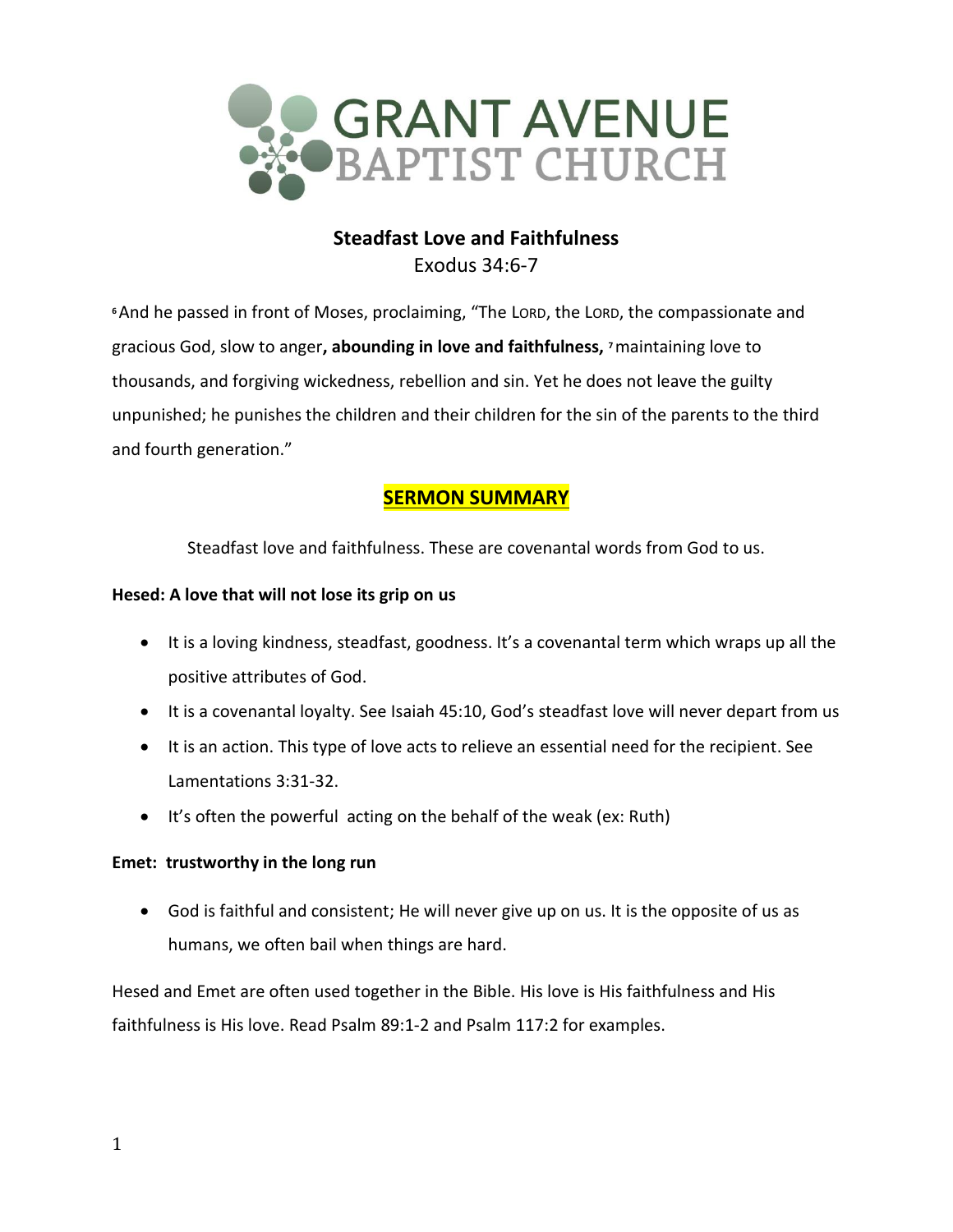## **God's love is loyal, never abandoning his people. God is faithful no matter the cost.**

- Many may question why there are struggles in our life if God's love is loyal and God is faithful. To understand this, we need to understand this covenantal language.
	- o Covenant: in the biblical context, it is a promise between God and man
- God makes a covenant with Abraham (Genesis 12:2-3). God declares that he will bless Abraham and through Abraham, others will be blessed.
	- o God never promised an easy life to Abraham
- God then reaffirms his covenant with Abraham in Genesis 15, and tells Abraham in a vision that even if he and his children are unable to keep their end of the bargain, God will still keep his promise
	- o Even if we fail, Jesus will still take the weight of our sin
	- o Israel's story is our story
- Read 2 Timothy 2:13, Yahweh remains the same yesterday, today, and tomorrow

### **Our response:**

- **Trust in the one who is loyal in love**
	- $\circ$  God's promise is that He will bless you, so that we can bless others. And in time, He'll return to set all crooked things straight.
- **Be faithful in the long run**
	- o Spiritual growth happens over time
- **Demonstrate loyal love to others**
	- o Act and seek the best for those around us

## **DISCUSSION**

### **Reminders for small group leaders:**

• We want everyone to interact with God's Word. Please have Bibles available for students who don't have one. We have a limited number of Bibles available at church, so remind your people to bring theirs if they have one. Be sure to open up your Bibles together during small group!

• Set aside a time to pray for each other during every POD. Try not to rush through this time as it's good to have people pray for each other.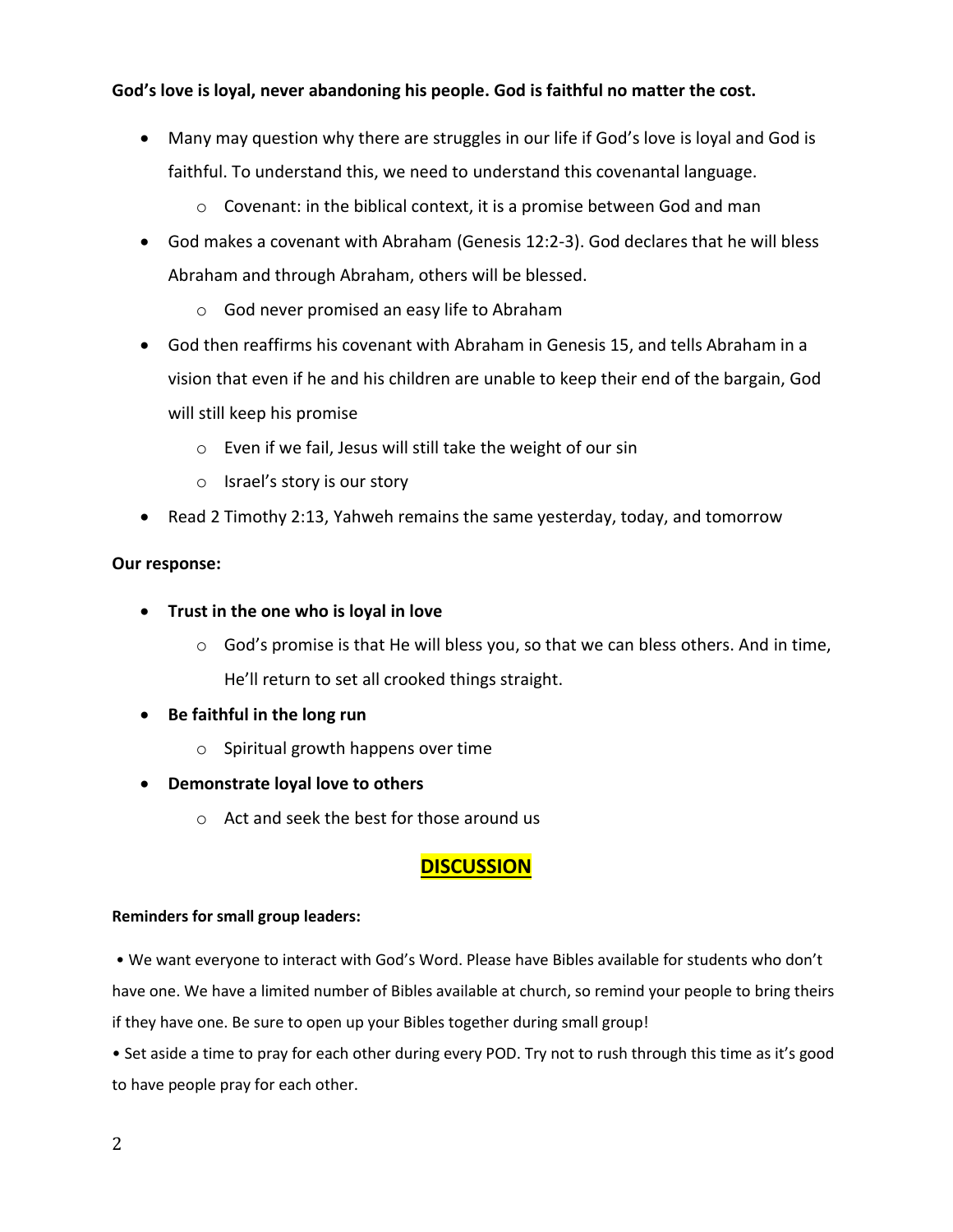• Regularly recap how your POD is doing with your co-leaders. Are you meeting your goals? How can you help your people grow in relationship with God and with each other? Is there anyone in your POD who needs encouragement, prayer, or a meeting with one of you this week?

• The teaching happened on Sunday at church. The purpose of small groups is to ask two questions: 1) What is God saying to me in His Word?, 2) What is He asking me to do in response?

• Your role is to help everyone answer these two questions so that God can do His work of transforming hearts and lives.

\_\_\_\_\_\_\_\_\_\_\_\_\_\_\_\_\_\_\_\_\_\_\_\_\_\_\_\_\_\_\_\_\_\_\_\_\_\_\_\_\_\_\_\_\_\_\_\_\_\_\_\_\_\_\_\_\_\_\_\_\_\_\_\_\_\_\_\_\_\_\_\_\_\_\_\_\_\_\_\_\_\_\_\_\_

#### RECAP with your co-leader/REFLECT by yourself

- What stood out to you/encouraged you/challenged you, etc from the message?
- What is the learning point and/or action point you want the people in your small group to leave with?
- How would you summarize the sermon in one or two sentences?

## **QUESTIONS**

#### **Choose (if any) questions that would be good for your group to discuss or make up your own!**

#### **Getting to know you:**

- How have you seen steadfast love lived out in your life or in those around you?
- Is it hard or easy for you to show steadfast love to those around you?

#### **Into the Bible:**

- Read Psalms 136. Steadfast love is repeated over and over
	- o How have you seen God's steadfast love endure in your life?
- Steadfast love and faithfulness are mentioned together as a pair multiple times in the Bible. Read Psalm 89:1-2 and Psalm 117:2 for some examples.
	- o Why do you think that is?
- If someone asked you, why they are struggling if God is faithful and loyal, how would you answer them?
- Read John 16:33. An easy life isn't promised to followers of Jesus.
	- o How have you faced trials because of your walk with God?
	- o How do you stay encouraged and trust in God?